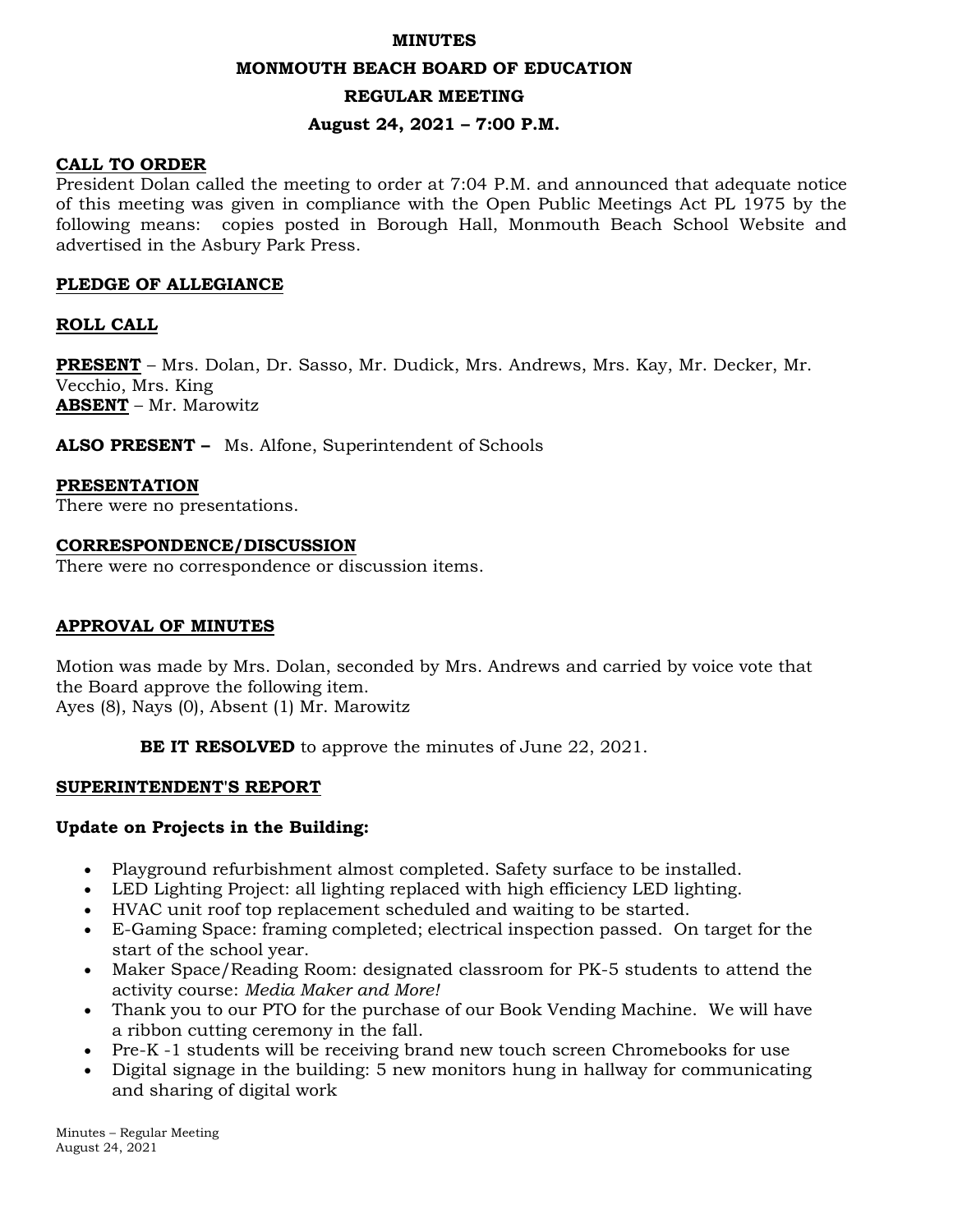## **SUPERINTENDENT'S REPORT (continued)**

# **Review of Health and Safety Plan for 2021-22 School Year (see attached below):**

<https://drive.google.com/file/d/1SR0TtJckpmifxTKlYLkar3vWLJO7cTOj/view?usp=sharing>

Motion was made by Mrs. Dolan, seconded by Mrs. Andrews and carried by roll call vote that the Board approve the following items  $(A - E)$ . Ayes (8), Nays (0), Absent (1) Mr. Marowitz

A. **BE IT RESOLVED** to approve the following statistical information:

| Preschool | 20 | Grade 3-1 | 12 | Grade 6-1 | 12 |
|-----------|----|-----------|----|-----------|----|
| K         | 19 | Grade 3-2 | 12 | Grade 6-2 | 12 |
| Grade 1-1 | 11 | Grade 4-1 | 14 | Grade 7-1 | 13 |
| Grade 1-2 | 11 | Grade 4-2 | 13 | Grade 7-2 | 13 |
| Grade 2-1 | 14 | Grade 5-1 | 14 | Grade 8-1 | 18 |
| Grade 2-2 | 16 | Grade 5-2 | 15 | Grade 8-2 | 18 |

## **Student Enrollment as of June 18, 2021 Total 257**

- B. Harassment Intimidation and Bullying **BE IT RESOLVED** to affirm the HIB Form as presented by Mrs. Jessica Alfone.
- C. **BE IT RESOLVED** to approve the following security drills: Fire Drill – Thursday, July 29, 2021 at 12:30 p.m. Security Drill – Tabletop Exercise – July 21, 2021 at 10:00 a.m.
- D. **BE IT RESOLVED** to approve the SOA for Paraprofessional Staff for the 2021- 2022 school year.
- E. Per NJQSAC requirements, **BE IT RESOLVED** to report the following placements results from the NJQSAC review process during the 2020-2021 school year:

| <b>NJQSAC</b> Areas      | Initial Placement (June 2021) |  |
|--------------------------|-------------------------------|--|
| Instruction & Program    | 90%                           |  |
| <b>Fiscal Management</b> | 100%                          |  |
| Governance               | 94%                           |  |
| Operations               | 100%                          |  |
| Personnel                | 94%                           |  |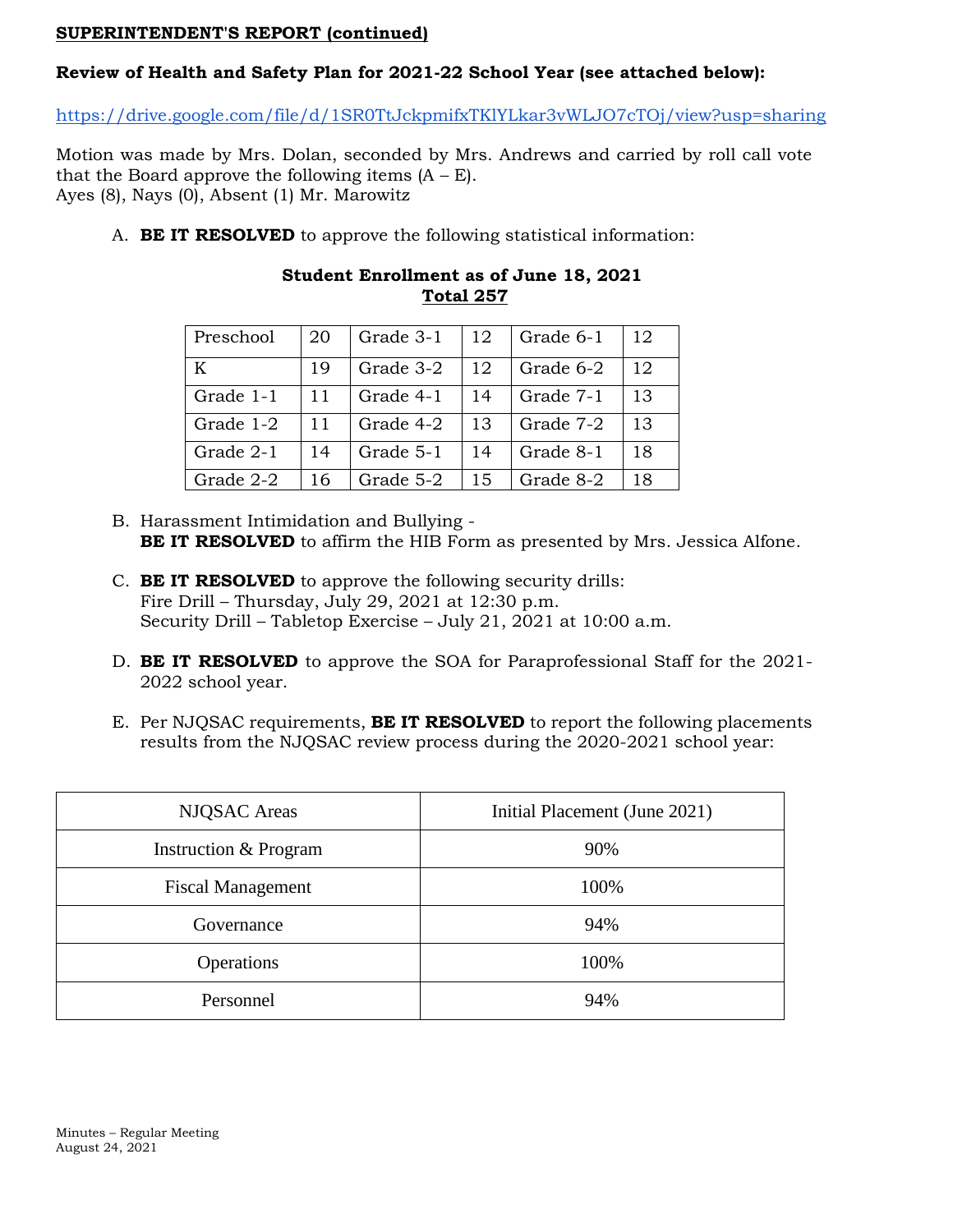# **PTO PRESENTATION – Caroline Quattrochi**

Mrs. Quattrochi stated that the PTO held their first Board meeting of the year. They are working on their new budget, which they will present to the Board in the near future. She also stated that they are excited about the upcoming school year and will most likely have to engage in fundraising to support the activities they are planning.

# **PUBLIC DISCUSSION**

In compliance with Open Public Meetings Act PL 1975, Chapter 10:4-12 subsection b, - A public body may exclude the public only from that portion of a meeting at which the public body discusses any matter involving the employment, appointment, termination of employment, terms and conditions of employment evaluation of the performance of promotion or discipline of any specific prospective public officer or employees or current public offer or employee employed or appointed by the public body, unless all the individual employees or appointees whose rights could be adversely affected request in writing that such matter or matters be discussed at a public meeting. As per Board Bylaws, 0167, public participation in Board Meetings, such remarks are to be limited to five minutes duration. The Board of Education, though affording the opportunity for members of the public to comment will not engage and/or make remarks concerning matters of student confidentiality and/or matters of personnel wherein employees of the District have not been given notice of the Board's intent to discuss their terms and conditions of employment. Members of the public are reminded that though they are afforded the opportunity to address the Board, they are not given license to violate the laws of slander. Comments made by members of the public that are not in keeping with the orderly conduct of a public meeting will be asked to yield the floor and if they fail to do so may be subject to charges under New Jersey statues associated with disruption of a public meeting.

Jenna Pollicino 95 Seaview Way

Mrs. Pollicino gave a very detailed presentation supported by extensive research to support her opinion as to why children should not have to wear masks. At the conclusion of her report, she asked the Board members to consider contacting Governor Murphy as other districts have done, to support local control with respect to wearing masks in school.

Sue McDonald 5 Shrewsbury Drive

Ms. McDonald, whose background is that of a school nurse, explained her concern regarding children not wearing masks, especially in light of the fact that they will not be vaccinated.

Steve Pollicino 95 Seaview Way

Mr. Pollicino stated that in his opinion we are lying to our children with respect to the wearing of masks and the potential health consequences that he feels is being understated. He reported that children are more at risk for the flu than they are for this virus and feels that the rights of our children should not end where others' fears begin. He supports appealing to Governor Murphy to allow for local control with respect to wearing masks.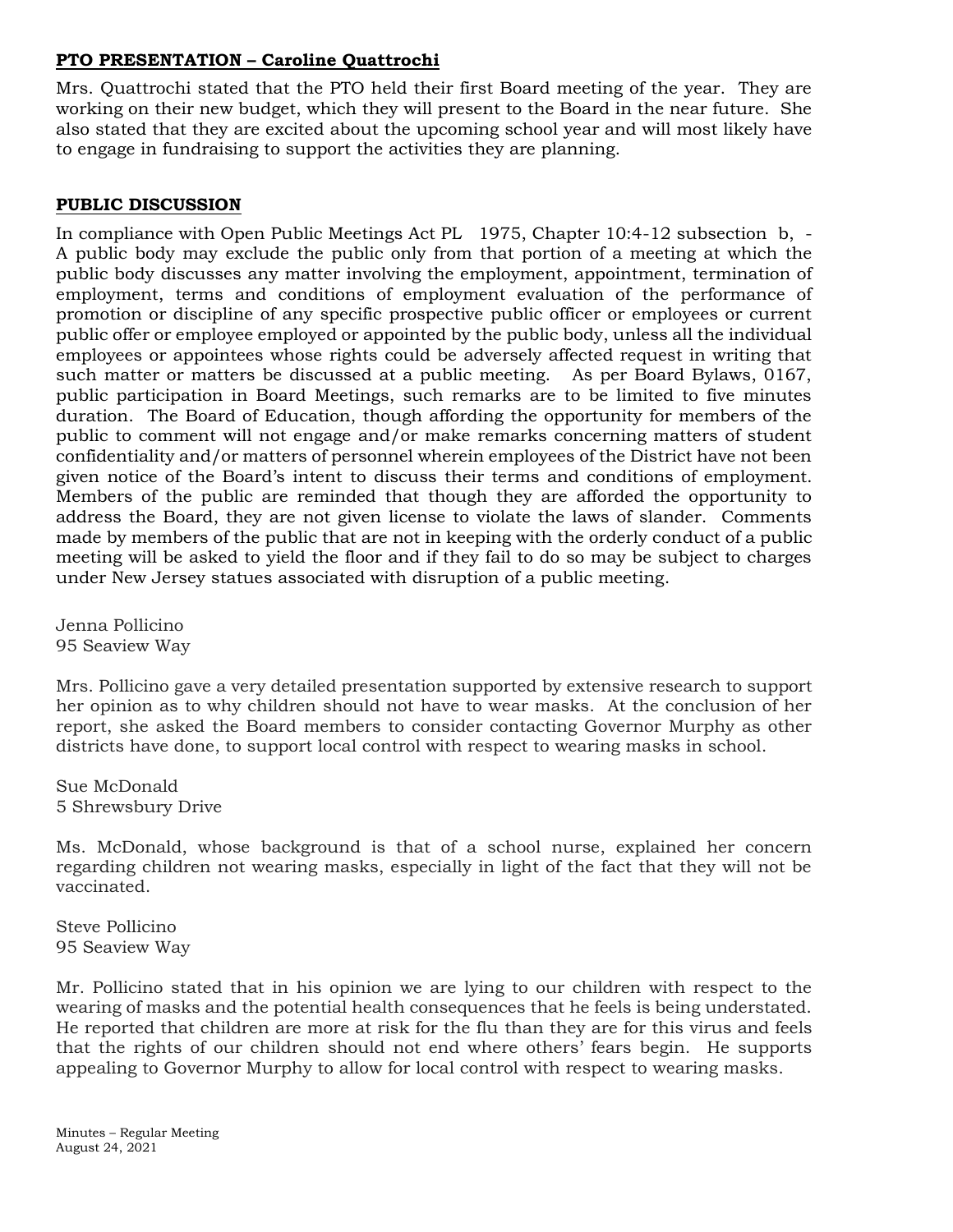# **PUBLIC DISCUSSION (continued)**

Marlaina Schiavo 77 Riverdale Avenue

Ms. Schiavo stated that her children attended summer school without wearing a mask and feels that suddenly without legitimate information, the Governor is now mandating masks in school. She feels that no one knows her children better than she does and believes the parent should be able to make the choice.

Brian O'Keefe 61 Monmouth Parkway

Mr. O'Keefe stated that this town is very important to him and his family and he has always appreciated the support and the manner in which members of the community rally to support folks when they go through difficult times. He stated that he is very concerned regarding the health of his wife and family and feels that we really should err on the side of caution until we see what this virus and variant are doing.

Darren Spadavecchia 12 Griffin Street

Mr. Spadavecchia's question to the Board was not in reference to mask wearing but where the Board stands with regard to soccer.

Ms. Alfone reported that the administration is working towards creating a soccer program. She stated that most likely this year will be an after school intramural program.

Mrs. Dolan – Your opinions and voices are extremely important to this Board and to myself. I truly appreciate all of you for coming out tonight. We serve and are a reflection of the community and we know how divided the community is over this issue. In this instance, the Board cannot make the decision as of whether to wear or not to wear masks because it is an executive order from the Governor for which we will comply. However, this Board and this administration will always do what is best for the children of our town while working within the guidelines of the law.

## **FINANCE**

Chair: Ken Marowitz Vincent Sasso, Joseph Vecchio, Boyd Decker

Motion was made by Dr Sasso, seconded by Mr. Vecchio and carried by roll call vote that the Board approve the following items  $(A - K)$ . Ayes (8), Nays (0), Absent (1) Mr. Marowitz

- A. **BE IT RESOLVED** to approve the following financial reports;
	- July-August 2021 Bill List in the amount of \$291,517.07
	- Payroll Gross total for July 2021 in the amount of \$66,166.81
	- Report of Board Secretary May Report June Report

| $P^{0.2} \circ P^{0.2} \circ P^{0.2} \circ P^{0.2} \circ P^{0.2} \circ P^{0.2} \circ P^{0.2} \circ P^{0.2} \circ P^{0.2} \circ P^{0.2} \circ P^{0.2} \circ P^{0.2} \circ P^{0.2} \circ P^{0.2} \circ P^{0.2} \circ P^{0.2} \circ P^{0.2} \circ P^{0.2} \circ P^{0.2} \circ P^{0.2} \circ P^{0.2} \circ P^{0.2} \circ P^{0.2} \circ P^{0.2} \circ P^{0.2} \circ P^{0.2} \circ P^{0.2} \circ P^{0.$ |    |                |                |
|---------------------------------------------------------------------------------------------------------------------------------------------------------------------------------------------------------------------------------------------------------------------------------------------------------------------------------------------------------------------------------------------------|----|----------------|----------------|
| Fund 10 -                                                                                                                                                                                                                                                                                                                                                                                         |    | \$1,519,575.36 | \$1,404,608.66 |
| Fund 20 -                                                                                                                                                                                                                                                                                                                                                                                         | S. | 5,916.00       | 839.42         |
| Fund 40 -                                                                                                                                                                                                                                                                                                                                                                                         | S. | 0.00           | 0.00           |
| Capital Reserve                                                                                                                                                                                                                                                                                                                                                                                   |    | 242,224.73     | 242,244.64     |
| Maintenance Res                                                                                                                                                                                                                                                                                                                                                                                   | \$ | 355,156.54     | 355,185.74     |
| Emergency Reserve \$                                                                                                                                                                                                                                                                                                                                                                              |    | 10,204.65      | 10,205.49      |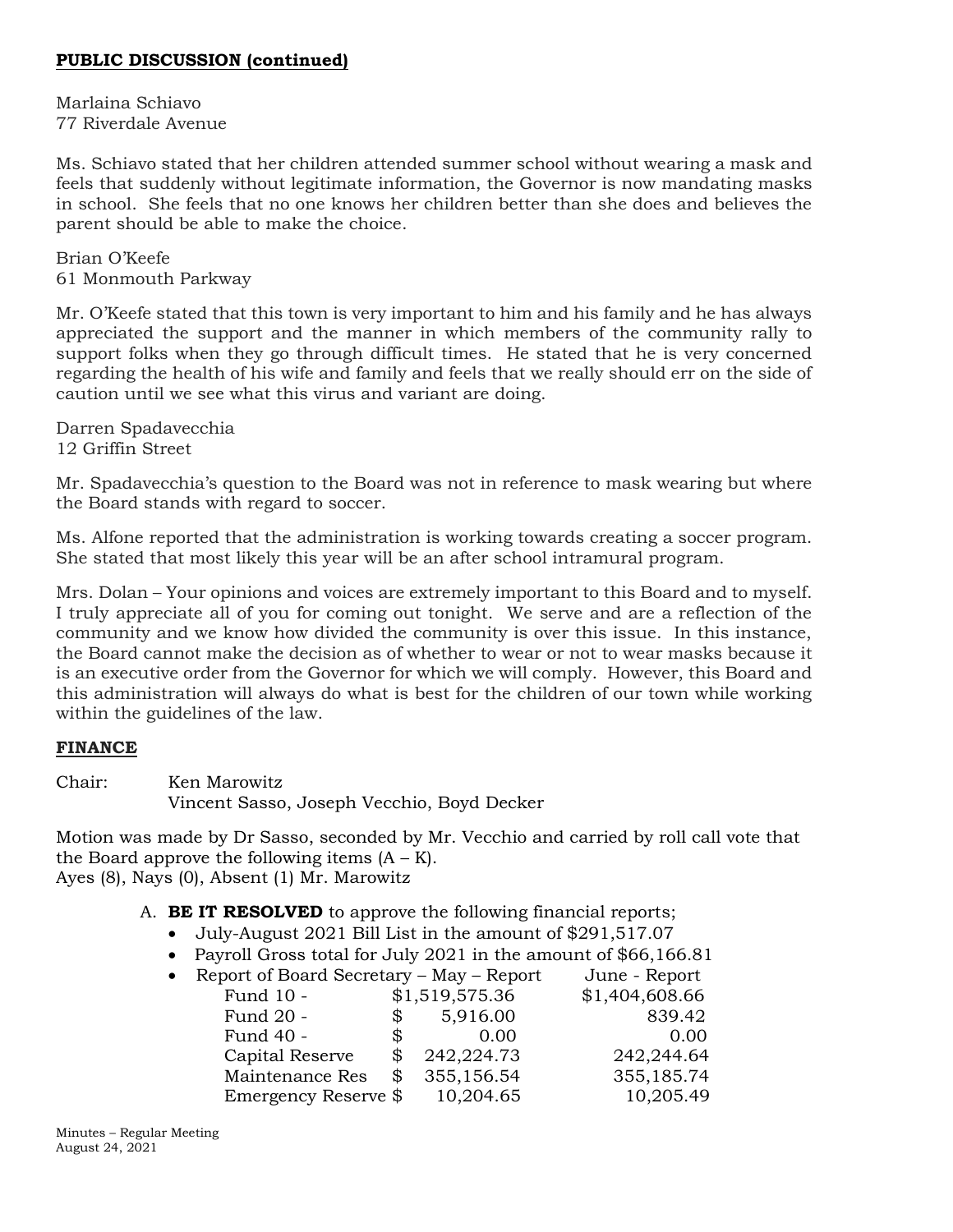- Monthly transfer report for May, 2021. *(Attachment 1)*
- Pursuant to NJAC 6:120-2.13(d), I certify as of May 2021, and June 30, 2021 no budgetary line item account has been over expended in violation of NJAC 6:20-22.13 (ad). I hereby certify that all of the above information is correct.
- Board Certification:

Pursuant to NJAC 6:20-2.3 (e), we certify that as of May 31, 2021 and June 30, 2021, after review of the Secretary's Monthly Report and upon consultation with the appropriate district officials, that to the best of our knowledge, no major account or fund has been over expended in violation of NJAC 6A:23A-22.13(b) and that sufficient funds are available to meet the district's financial obligations for the remainder of the fiscal year.

B. **BE IT RESOLVED** to approve the following contract for NJ Care, LLC from July 1, 2021 through June 30, 2022:

The fee for BCBA consultation services is \$125/hour

The fee for direct services (ABA therapy/Discrete Trial Teaching) is \$65/hour School Year 2021-2022-

a) Not to exceed 210 hours of behavior analytic consultation by a BCBA throughout the 2021-2022 academic school year (~5 hours/week of behavior analytic consultation)

a. Budget: not to exceed \$26,250

- b) Not to exceed 17.5 hours/week of direct service throughout the 2021-2022 academic school year
	- a. Budget: not to exceed \$45,500
- C. **BE IT RESOLVED** to approve the following regular tuition contracts with Monmouth Beach School in the amount of \$6,500.00 per student for the 2021-2022 school year: SD, AG, AK, MF, GP, AS, BS (10% Sibling Discount), PT, JV.
- D. **BE IT RESOLVED** to approve the following preschool tuition contracts with Monmouth Beach School in the amount of \$6,500.00 per student for the 2021-2022 school year: AA, VA,BB, DB, EB, EC, JC, GC, TC, HC, NC, CF, SF, JG, HH, JH, GJ, JK, KL CL, AL, AL, OL, AM, AM, MM, MM, AM, RN, MP, MP, HP, SR, HS, KS, GS, SS, PW.
- E. **BE IT RESOLVED** to approve the following preschool tuition contract with Monmouth Beach School in the amount of \$7,200.00 per student for the 2021-2022 school year: EP.
- F. **BE IT RESOLVED** to approve the following regular tuition contracts with Monmouth Beach School in the amount of \$5,500.00 per student for the 2021-2022 school year: LA, KC, CP, JP (10% Sibling Discount), LP (10% Sibling Discount), IV.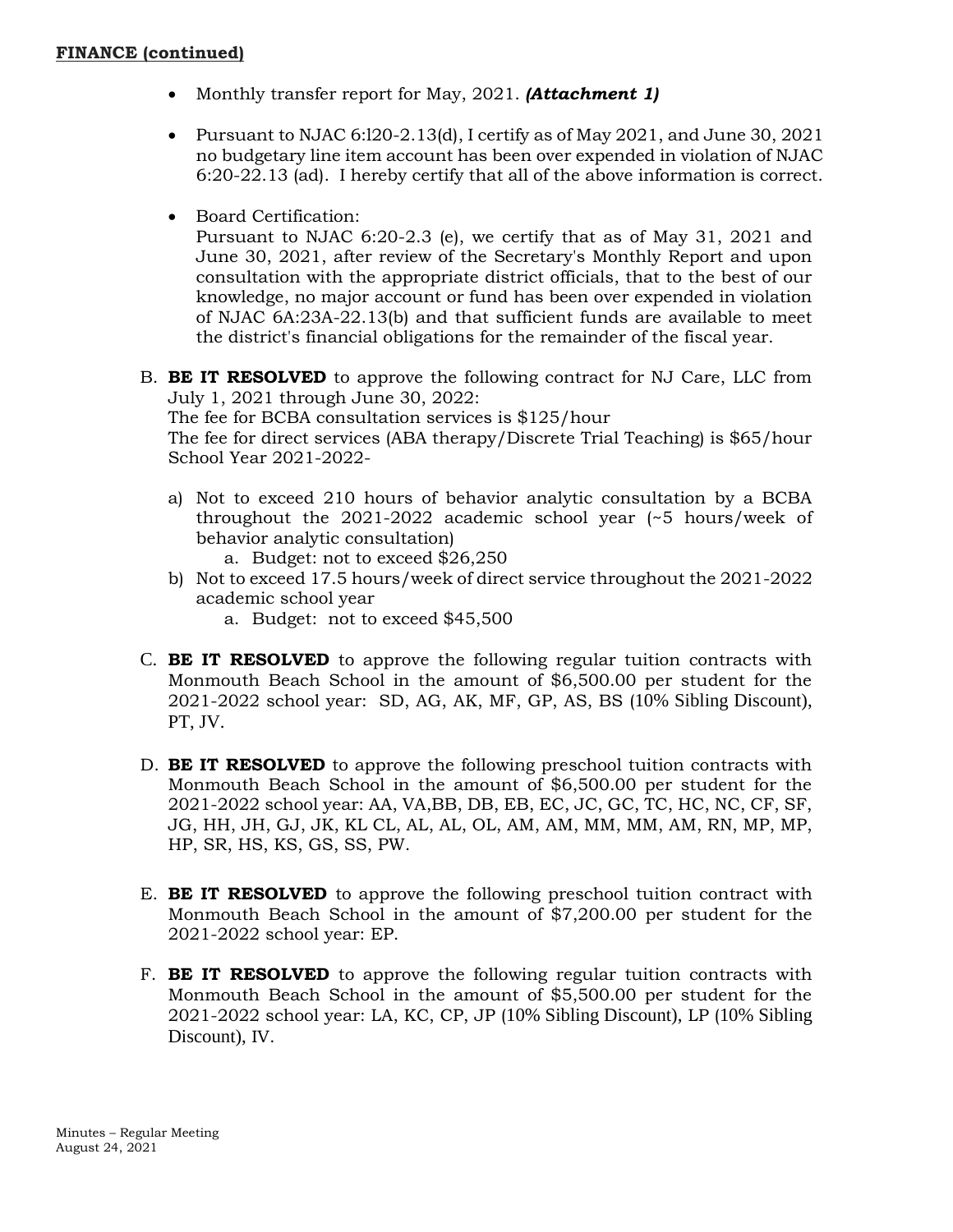# **FINANCE (continued)**

- G. **BE IT RESOLVED** to approve the tuition increase for the 2021-2022 school year as follows: Pre K non-resident and  $K - 8$  non-residents at a rate of \$8,500 and Pre K resident tuitions at a rate of \$7,200. A 10% discount will apply for siblings effective July 1, 2021. The following tuition rates for the existing K - 8 tuition students will increase to \$7,500 for the 2022-2023 school year and to \$8,500 for the 2023-2024 school year.
- H. **BE IT RESOLVED** to approve the Substitute Nurse rate for the 2021-2022 school year at \$150 per diem and Substitute Teacher rate for the 2021-2022 school year at \$125 per diem.
- I. **BE IT RESOLVED** to approve the following contract for Tender Touch Occupational Therapy for the 2021-2022 school year as follows: Occupational Therapy Services will be provided to the students that attend school in the MBS District with an hourly rate of \$85.00 per hour not to exceed \$64,600.
- J. **BE IT RESOLVED** to approve the Shared Service Agreement between Monmouth Beach Board of Education and Long Branch Board of Education for Board Office duties/responsibilities at a cost of \$55,000 for the 2021-2022 school year, prorated as of September 1, 2021.
- K. **BE IT RESOLVED** to approve the Proximity Learning Contract for American Sign Language for grades PreK through 2 for the 2021-2022 school year at a cost of \$20,450 and ESSR 2 Funds will be utilized to pay for such service.

# **PERSONNEL**

Chair: Barbara Kay Melanie Andrews, Chris Dudick, Aleksandra King

Mrs. Kay highlighted the fact that Joan Konopka is resigning from the Board of Education and thanked her on behalf of the administration and the Board for her years of service.

Motion was made by Mrs. Kay, seconded by Mrs. Andrews and carried by roll call vote that the Board approve the following items  $(A - P)$ . Ayes (8), Nays (0), Absent (1) Mr. Marowitz

- A. **BE IT RESOLVED** to accept with regret the resignation of Christine Priest effective June 30, 2021 from her contracted position of School Social Worker.
- B. **BE IT RESOLVED** to approve Christine Priest to perform initial and social evaluations in accordance with the Child Study Team as a part time hourly employee for the 2021-2022 school year at a rate of \$65.00/hr, not to exceed 85 hrs. (\$5,525.00).
- C. **BE IT RESOLVED** to approve Amanda Mergner for tuition reimbursement per her Administrative Contract in the amount of \$2,000.00 for the Summer Course, Literacy for Students with Disabilities, at the Graduate School of Education at Rutgers University with a grade of B or better.
- D. **BE IT RESOLVED** to approve the revision to Denise Sullivan's salary from MA Step 20 to MA + 30 Step 20 of the MBTA approved contract for the 2021- 2022 school year.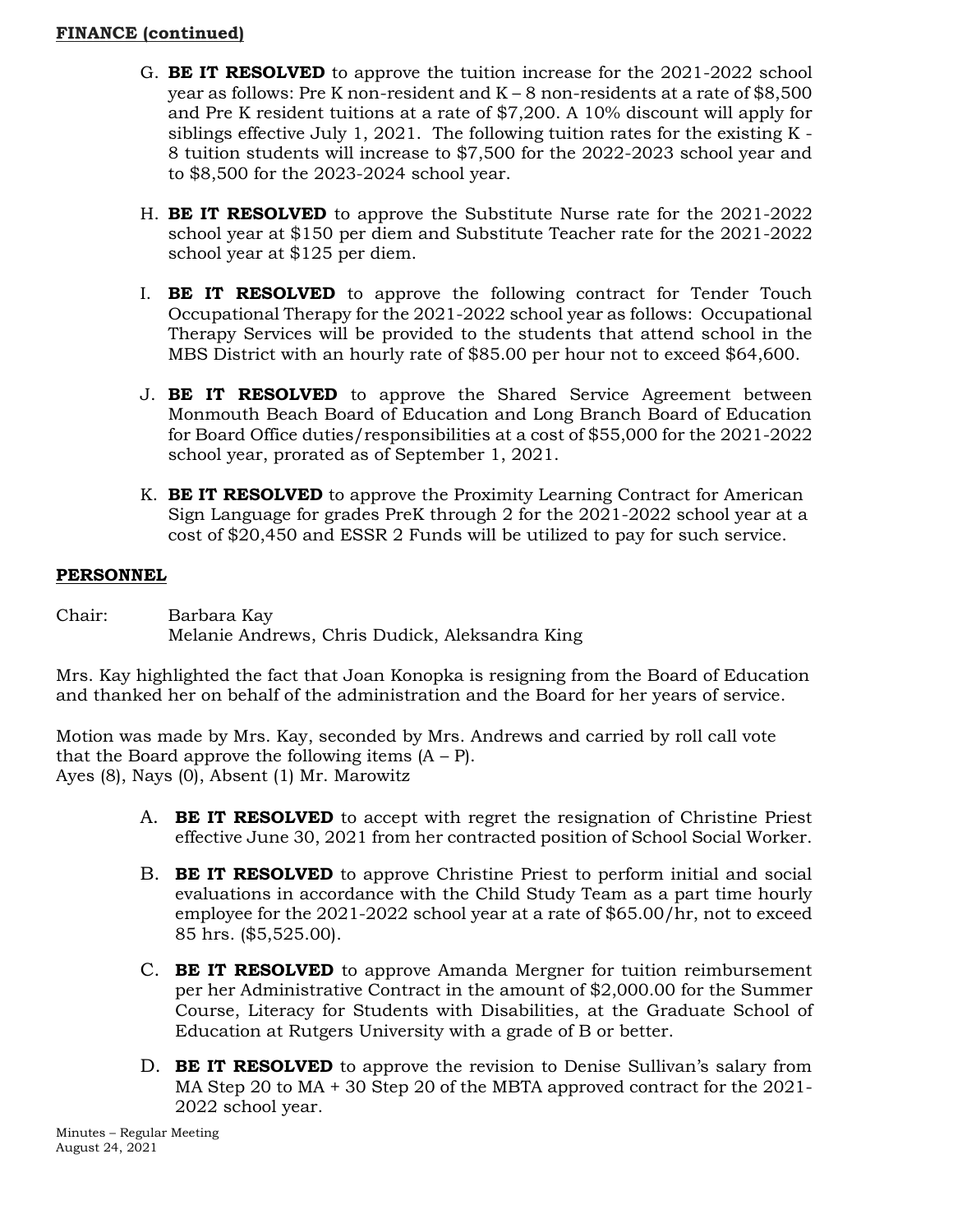- E. **BE IT RESOLVED** to approve the leave of absence for Meghan Vaccarelli for the 2021-2022 school year, utilizing 12 weeks of NJFLI beginning September 1, 2021 for 12 weeks and then an unpaid leave thereafter, returning to work on Wednesday, December 15, 2021.
- F. **BE IT RESOLVED** to accept, with regret, the resignation of Danielle DiCapri, effective July 7, 2021.
- G. **BE IT RESOLVED** to approve Michael McCue as a long term leave replacement teacher from September 1, 2021 through December 14, 2021 at the approved MBBOE Long Term Sub Rate of \$125.00 per day.
- H. **BE IT RESOLVED** to approve Susan Balina as a part time Instructional Aide for the 2021-2022 school year at an hourly rate of \$20.50/per hour
- I. **BE IT RESOLVED** to approve the following substitutes for the 2021-2022 School Year.

Diane Bettinger, Carole Costell, Kathleen Darby, Lauren Decker, Kathleen Denker, Deborah Doppelt, Madeline Ebinger, Charles Eibeler, Camryn Freglette, John Goode, Nicole Husar, Carol Kus, Michele Leite, Melanie Luebs, Nicole Madalone, Stephanie Mariani, Susan McDonald, Alberto Morello, Nancy Pavelka, Cathleen Sage, Joan Szabo, Ally Thomas, Jill Trimble, Lisa Unger, Jacqueline Van Wagner, Meredith Weinstein, Laura West

- J. **BE IT RESOLVED** to accept with regret, the resignation of Joan Konopka, Assistant to the Board, effective August 20, 2021.
- K. **BE IT RESOLVED** to approve Brianne Mitchell, Art Teacher, from BA Step 2- 3 (.625) to BA Step 2-3 full time (1.00), \$57,700.00 effective for the 2021-2022 school year per the MBTA Contract.
- L. **BE IT RESOLVED** to approve Denise Sullivan to enroll in the following course: Educational Law and Policy at Monmouth University for the Fall 2021 semester, and subsequent tuition reimbursement upon completion of such course per the MBTA contract guidelines.
- M. **BE IT RESOLVED** to approve the following mentors for the following novice teachers:

Emily Olsen mentored by Jessica Clark Mary Alyce Turner mentored by Tracy Pennell

N. **BE IT RESOLVED** to approve the following stipends positions for the 2021- 2022 school year per the MBTA contract:

| Homework Club                  | Ciaglia, Brown, Turner (sub - DePalma) |
|--------------------------------|----------------------------------------|
| Student Council                | Silakowski                             |
| 8 <sup>th</sup> Grade Advisors | Deininger, Clark                       |
| JNHS                           | Sullivan                               |
| Talent Show                    | Murray, Gordon                         |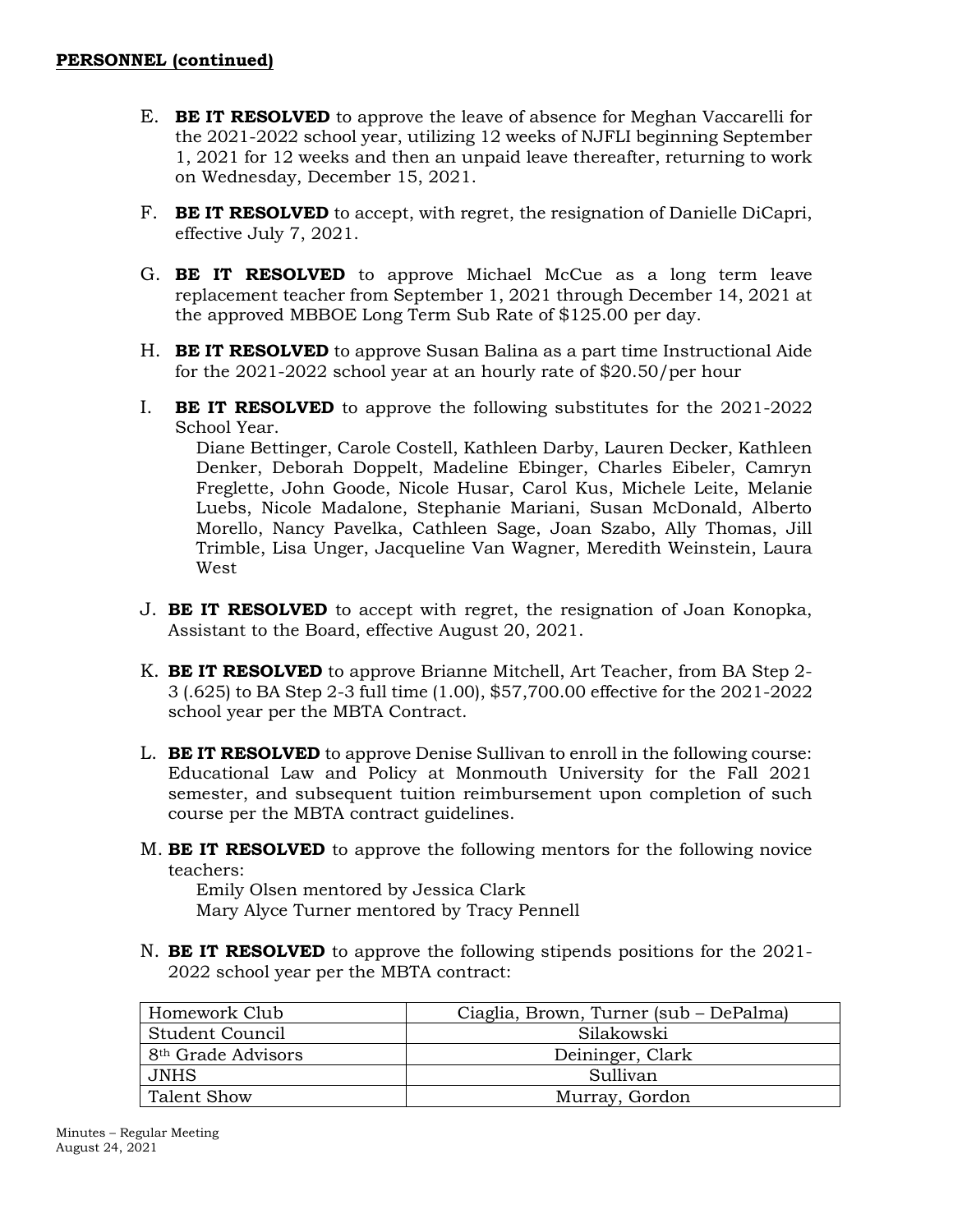| Camp Bernie                   | If trip occurs there will be 6 chaperones per trip; |
|-------------------------------|-----------------------------------------------------|
|                               | M. Kammerer, Rossi, Vastano, Gillick, Mahoney,      |
|                               | McMahon, Murray, Silakowski, MacKay                 |
| Play                          | Rossi                                               |
| Dances                        | Turner, Pietz, Rossi                                |
| <b>SCiP Committee Members</b> | Poznak, Vaccarelli, Gervolino, Gallo, Rossi,        |
|                               | Maxcy, Mergner, Alfone                              |
| Band/Chorus                   | Rossi                                               |
| <b>Cross Country</b>          | M. Kammerer, Mahoney                                |
| <b>Basketball Supervision</b> | Mr. Kammerer, (Mahoney – sub)                       |
| Tennis                        | Silakowski                                          |
| Baseball                      | Kammerer                                            |
| Softball                      | Mahoney                                             |
| Boys' Basketball              | Vincelli                                            |
| Girls' Basketball             | YBD                                                 |
| Yearbook                      | Poznak                                              |
| IR&S Committee                | Zayko, Gallo, Clark, MacKay, Tuzzo, Gillick         |
| Field Hockey                  | DePalma                                             |
| Cheerleading                  | Nancy Pietz                                         |

N. **BE IT RESOLVED** to approve the following stipends positions for the 2021-2022 school year per the MBTA contract:

- O. **BE IT RESOLVED** to approve Amanda Correia from Monmouth University to complete Clinical Teacher Practice from September 7, 2021 through December, 2021 in the fourth grade.
- P. **BE IT RESOLVED** to approve Gabriella Estrada from Monmouth University to complete Clinical Teacher Practice from September 7, 2021 through December, 2021 in the Pre-K through 8 music classrooms.

## **CURRICULUM AND INSTRUCTION**

Chair: Chris Dudick Barbara Kay, Melanie Andrews, Aleksandra King

Motion was made by Mr. Dudick, seconded by Mrs. Andrews and carried by voice vote that the Board approve the following item (A). Ayes (8), Nays (0), Absent (1) Mr. Marowitz

A. **BE IT RESOLVED** to approve Monmouth Beach School District's Mentoring Plan for the 2021-2022 school year.

Motion was made by Mr. Dudick, seconded by Mr. Vecchio and carried by voice vote that the Board approve the following item (B). Ayes (8), Nays (0), Absent (1) Mr. Marowitz

> B. **BE IT RESOLVED** to approve Monmouth Beach School District's Professional Development Plan for the 2021-2022 school year.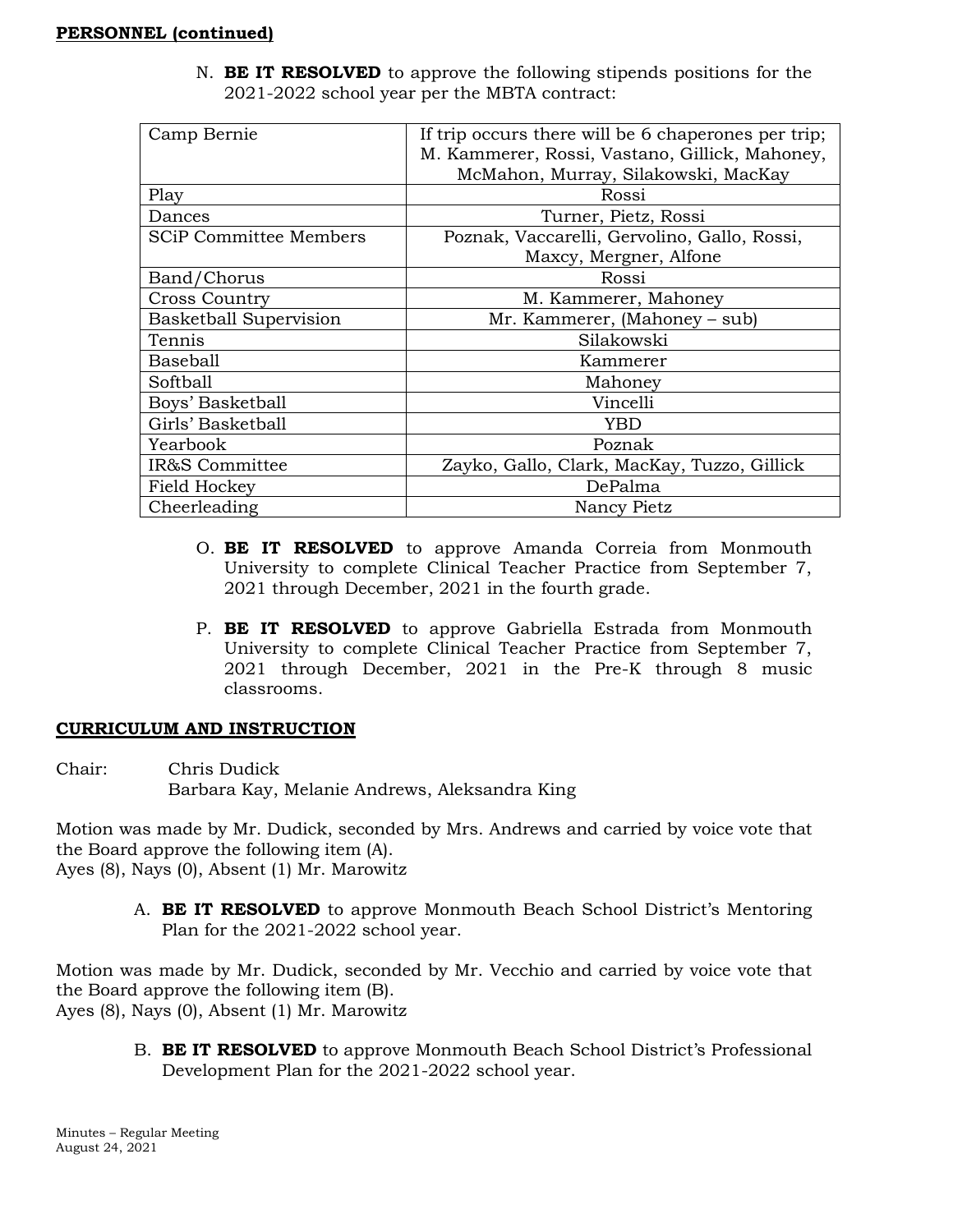# **CURRICULUM AND INSTRUCTION (continued)**

Motion was made by Mr. Dudick, seconded by Mrs. Andrews and carried by voice vote that the Board approve the following item (A). Ayes (8), Nays (0), Absent (1) Mr. Marowitz

C. **BE IT RESOLVED** to approve the following Assessment Schedule for the 2021- 2022 school year:

| <b>Start Strong Assessment-ELA</b>                     | September<br>28 | 4th - 8th Grade<br>(To be administered during ELA<br>block)             |
|--------------------------------------------------------|-----------------|-------------------------------------------------------------------------|
| <b>Start Strong Assessment-Math</b>                    | September<br>29 | 4th - 8th Grade<br>(To be administered during Math)<br>Block)           |
| <b>Start Strong Assessment-</b><br><b>Science</b>      | September<br>30 | 6th Grade<br>(To be administered during the<br>Science Block)           |
| <b>InView Cognitive Abilities</b><br><b>Assessment</b> | October 6       | 2nd Grade and 5th Grade<br>(To be administered during the ELA<br>Block) |

Motion was made by Mr. Dudick, seconded by Mrs. Andrews and carried by roll call vote that the Board approve the following item (D). Ayes (8), Nays (0), Absent (1) Mr. Marowitz

> D. **BE IT RESOLVED** to approve Tracy Pennell to attend the SEL Course: Cultivating Character in Kids at a cost of \$250.00.

Motion was made by Mr. Dudick, seconded by Mrs. Andrews and carried by roll call vote that the Board approve the following item (E). Ayes (8), Nays (0), Absent (1) Mr. Marowitz

> E. **BE IT RESOLVED** to approve the contract between Reading Writing Project Network and Monmouth Beach Board of Education for professional development services to be rendered by the Network to the district on August 18 and August 20, 2021 for K – 8 grades at a cost of \$12,000.

# **BUILDING AND GROUNDS** – No report

Chair: Vincent Sasso Ken Marowitz, Boyd Decker, Joseph Vecchio